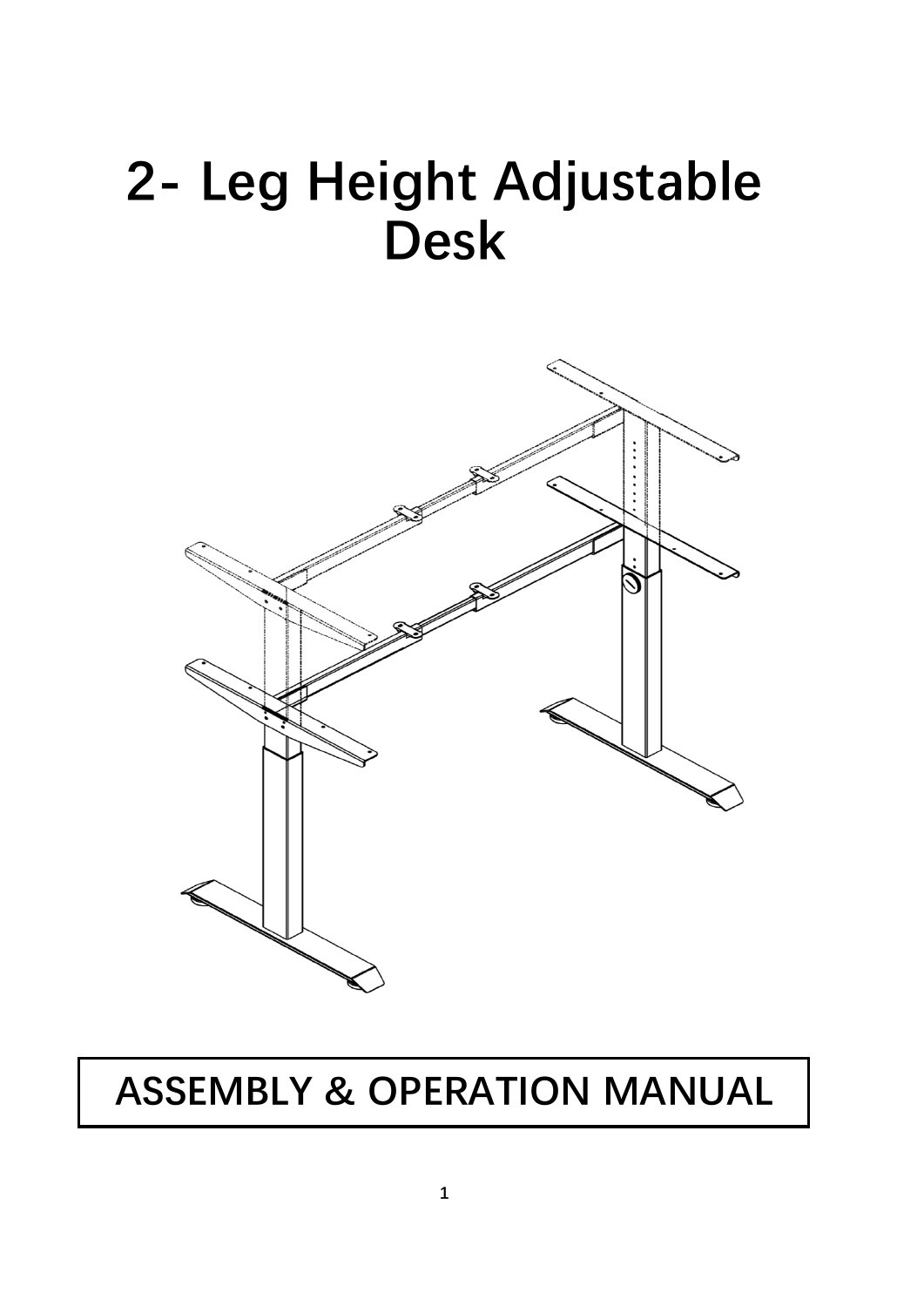## **Technical Specification**

| Height Range           | 620 - 840 mm (excluding desktop) |
|------------------------|----------------------------------|
| <b>Base Width</b>      | $1005 - 1600$ mm                 |
| <b>Weight Capacity</b> | $100$ kg                         |

### **Table Of Contents**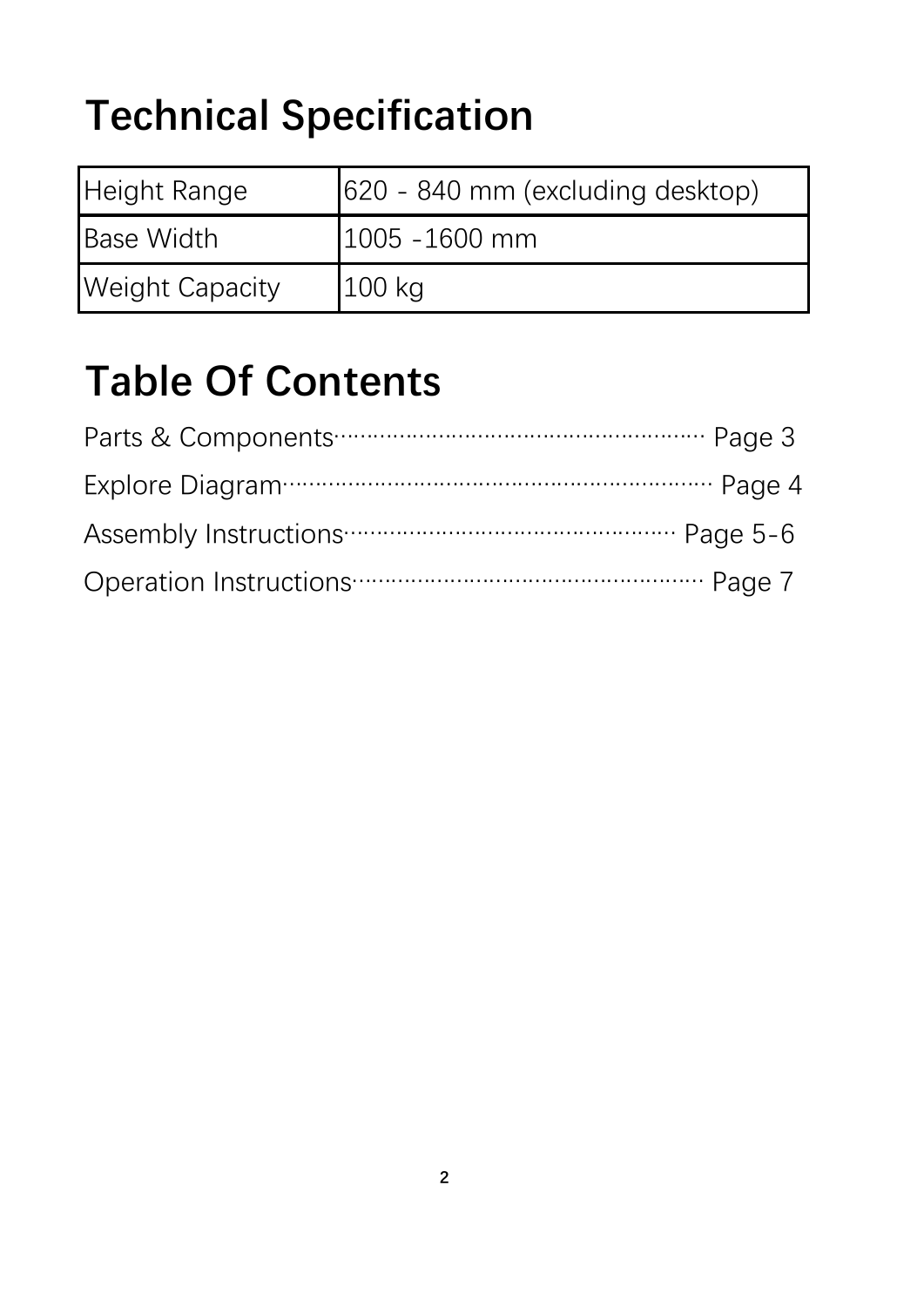## **Parts & Components**

#### **Tools Required**





#### **Components Included**





#### **Hardware Frame System**

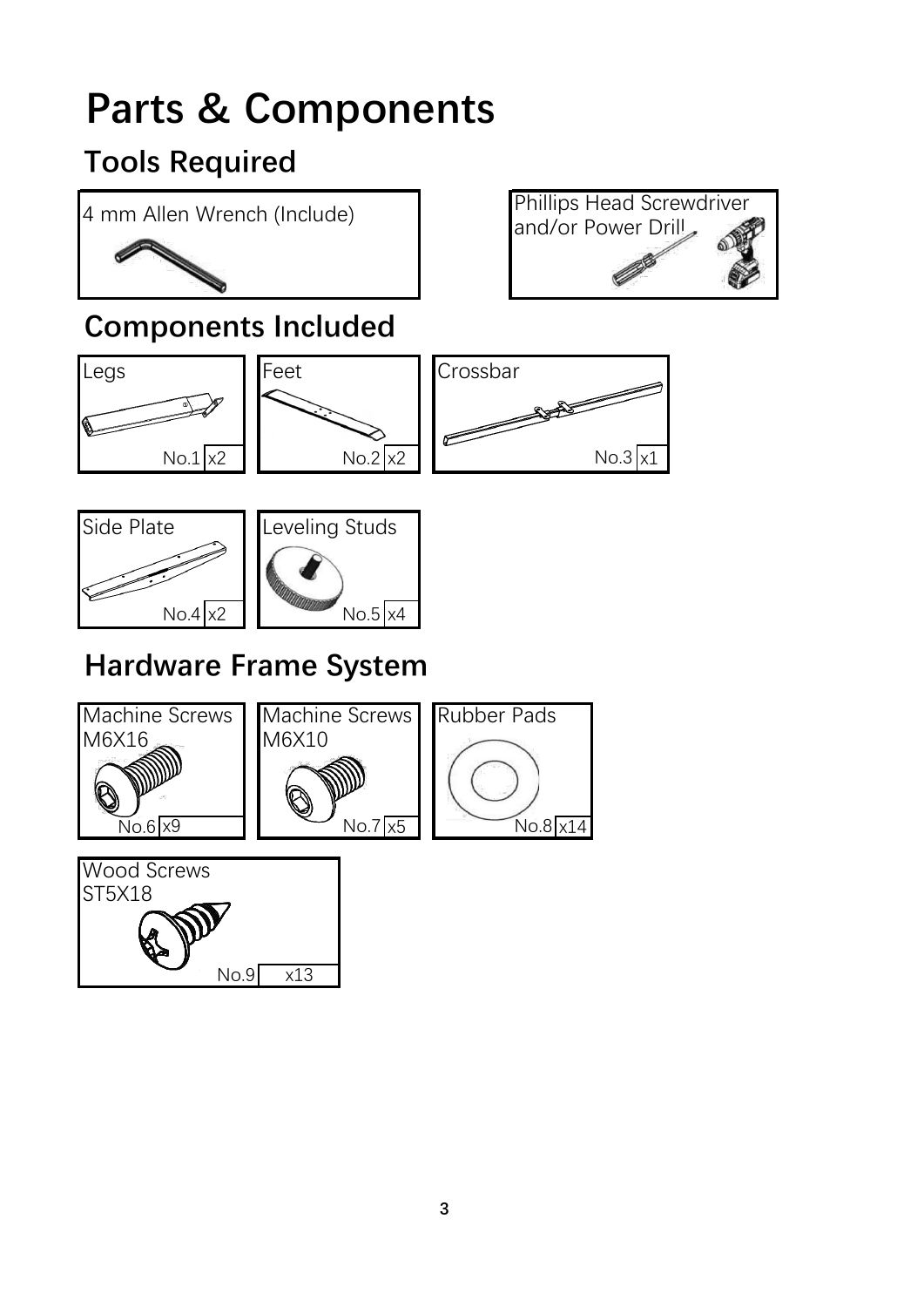|                                           | <b>Components Diagram</b>                                                                                 |                |
|-------------------------------------------|-----------------------------------------------------------------------------------------------------------|----------------|
| $\overline{9}$<br>$\overline{\mathbf{z}}$ | $\overline{\mathbf{4}}$<br>3<br>$\overline{\mathbf{1}}$<br>$\overline{2}$<br>$\overline{\mathbf{5}}$<br>6 |                |
| No                                        | Description                                                                                               | <u>Jty</u>     |
| 1                                         | Legs                                                                                                      | $\overline{2}$ |
| $\overline{2}$                            | Feet                                                                                                      | $\overline{2}$ |
| $\overline{3}$                            | Crossbar                                                                                                  | $\mathbf 1$    |
| $\overline{4}$                            | Side Plate                                                                                                | $\overline{2}$ |
| $\overline{5}$                            | Leveling Studs                                                                                            | $\overline{4}$ |
| $\overline{6}$                            | Machine Screws M6x10                                                                                      | $\overline{5}$ |
| $\overline{7}$                            | Machine Screws M6x16                                                                                      | $\overline{9}$ |
| $\overline{8}$                            | <b>Rubber Pad</b>                                                                                         | 14             |
| 9                                         | Wood Screws ST4x16                                                                                        | 13             |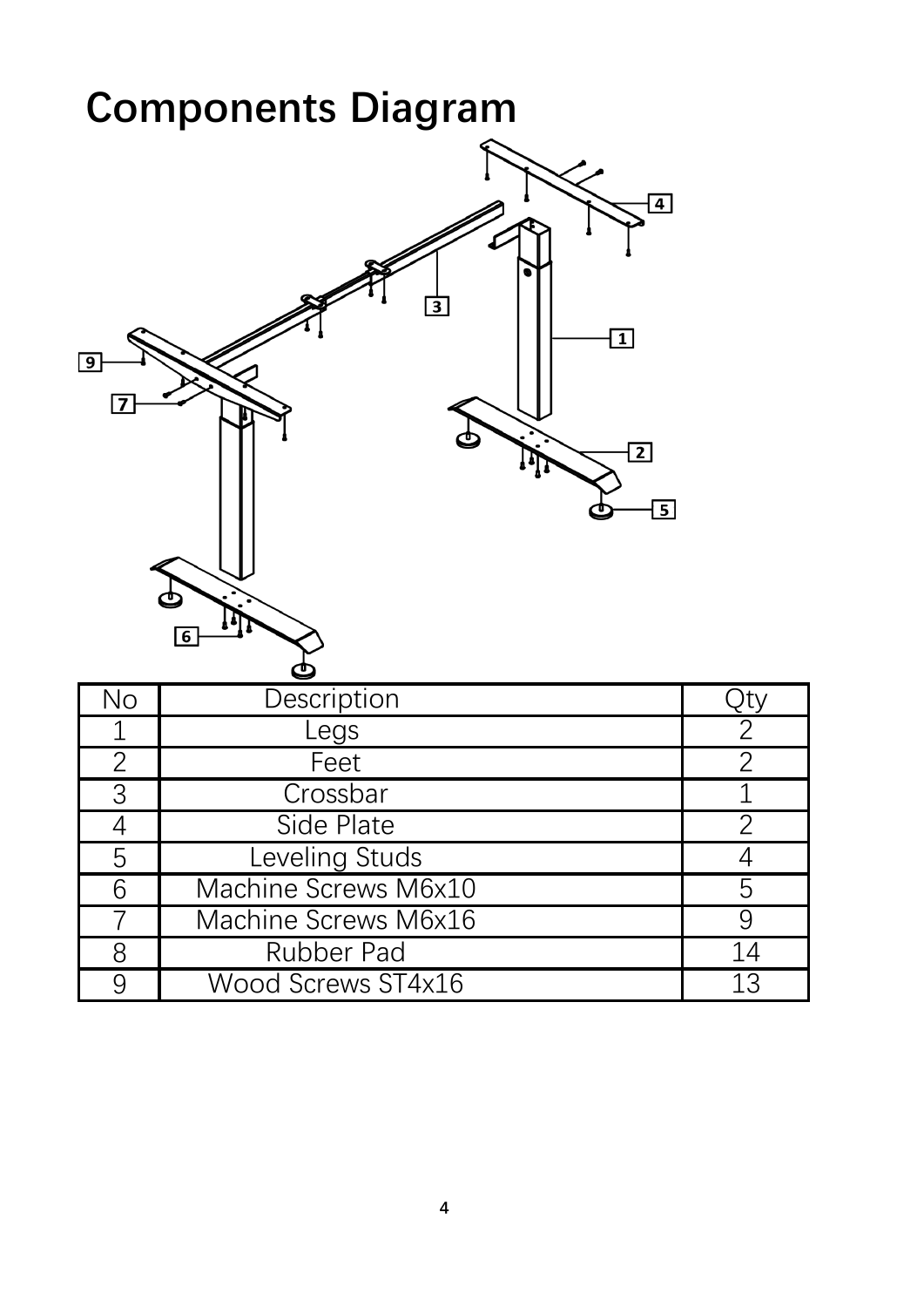### **Assembly Instruction**



**BEFORE YOU BEGIN** Lay out all components and hardware to ensure that you have all the parts listed on the parts page.

#### **Step 1**

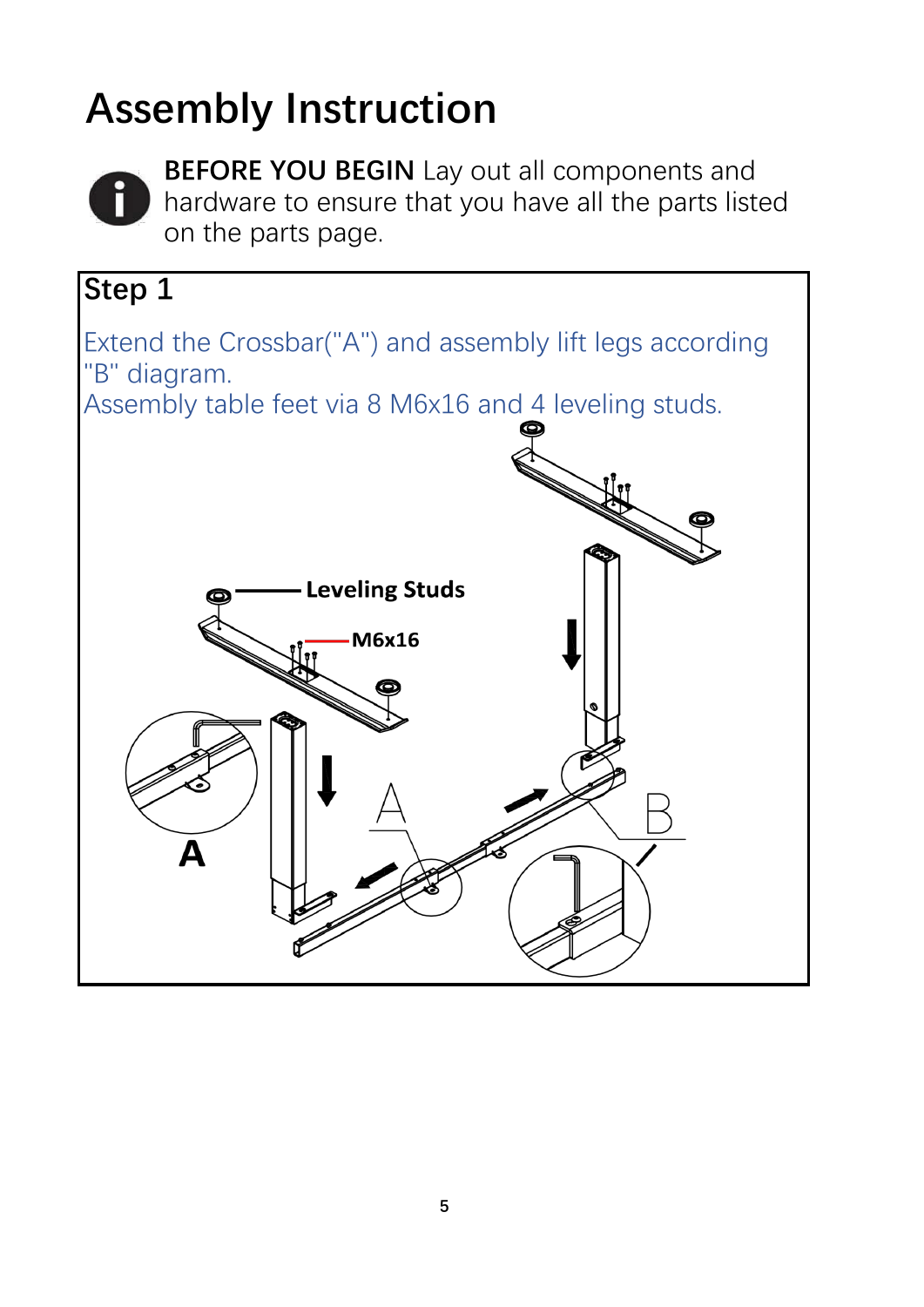